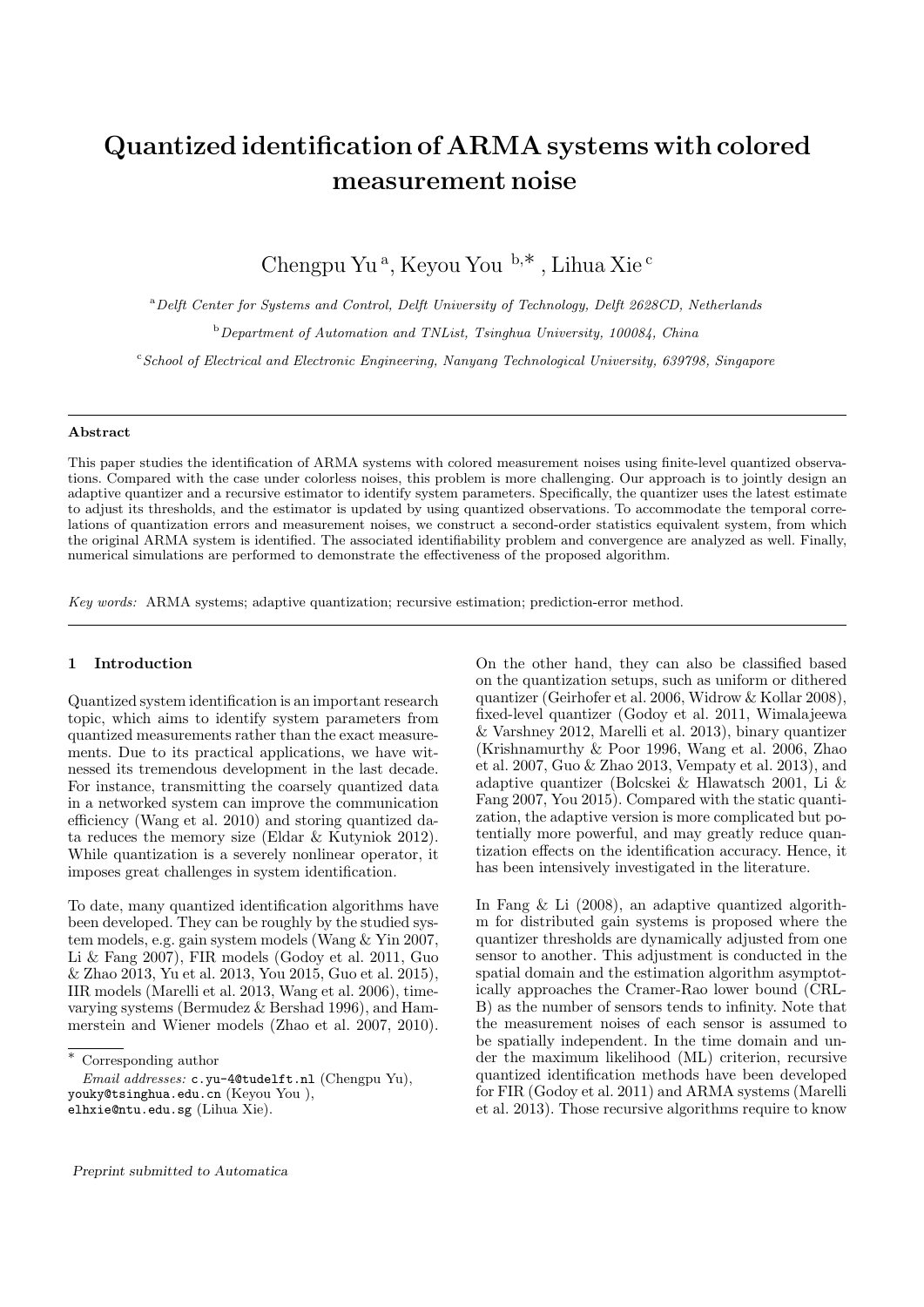the noise pdf in advance. To relax it, a recursive algorithm of the stochastic approximation type has been developed in You (2015) by jointly designing the quantizer and estimator. The adaptive quantizer uses the latest estimated parameters to tune its thresholds such that the quantizer operates like quantizing innovations.

However, all the aforementioned works deal with colorless noise models. There are only a few works to study the colored measurement noises, e.g., Wang & Yin (2010), Mei et al.  $(2014)$  where the noises are modeled as  $\phi$ and *ρ*-mixing processes, respectively. Since colored noises are common in practice, this is a meaningful problem. Along the same line, this paper focuses on developing a quantized recursive algorithm to identify the ARMA system and the AR/ARMA noise model, where the noise correlations will be exponentially decaying with respect to the time difference. While mixing types of correlated noises are broader than the colored case in this paper, the identification algorithms in Wang & Yin (2010) and Mei et al. (2014) are only applicable to *periodic* input signals. This is a fundamental assumption as they use an empirical-measure-based approach. Clearly, periodic input signal will limit the applicability of their quantized algorithms.

Inspired by You (2015), we jointly design the estimator and the quantizer in a unified framework. Particularly, the estimator provides the quantizer with the latest parameter estimate to adaptively adjusts its thresholds. Such a strategy is motivated by the intuition that quantizing "innovations" is expected to be efficient. In this joint design scheme, the salient feature is that the estimator can recursively compute estimate of system parameters with the quantized observations and system inputs. Obviously, the system model on the estimator side has two correlated noise terms: one is the colored noises from the original system model and the other is the quantization errors, either of which makes it difficult to correctly identify the system parameters. To solve it, our idea is to construct an equivalent system with a hybrid noise term which has the same second-order statistics as the original system under quantized observations, and a recursive estimation algorithm is developed to identify the alternative system. It turns out that the alternative one is a standard Box-Jenkins model, whose parameters are estimated via the prediction-error method (Ljung 1999). Based on this notion of equivalence, the unknown parameters of the original system can be estimated using quantized observations. Moreover, this process can be implemented in a recursive way. Finally, the identifiability of the concerned problem is investigated and the convergence of the recursive algorithm is analyzed.

The rest of this paper is organized as follows. Section 2 formulates the quantized identification problem. Section 3 presents an identification method based on the joint design of the quantizer and estimator. Section 4 provides convergence analysis of the proposed identification al-



Fig. 1. System diagram

gorithm. Section 5 extends the proposed method to the Box-Jenkins system model. In Section 6, simulation results are given to illustrate the performance of the developed identification method, followed by the conclusion in Section 7.

# **2 Problem Formulation**

We consider a networked ARMA system in Fig. 1 with measurement noises generated by an AR model:

$$
y(t) = \frac{B(q)}{A(q)}u(t) + \frac{1}{D(q)}e(t),
$$
  
\n
$$
z(t) = Q_t[y(t)] \in \mathbb{R}
$$
\n(1)

where *q* denotes the forward shift operator.  $u(t) \in \mathbb{R}$ and  $y(t) \in \mathbb{R}$  are the system input and output, respectively.  $e(t) \in \mathbb{R}$  is a white Gaussian process, e.g.,  $e(t)$  *∼*  $\mathcal{N}(0, \sigma_e^2)$ ,  $z(t) \in \mathbb{R}$  is the quantized observation. Moreover,  $A(q)$ ,  $B(q)$  and  $D(q)$  are defined by

$$
A(q) = 1 + a_1 q^{-1} + \dots + a_{n_a} q^{-n_a},
$$
  
\n
$$
B(q) = b_0 + b_1 q^{-1} + \dots + b_{n_b} q^{-n_b},
$$
  
\n
$$
D(q) = 1 + d_1 q^{-1} + \dots + d_{n_d} q^{-n_d}.
$$

The time-varying K-level scalar quantizer  $Q_t[\cdot]$  is generically defined by

$$
\mathcal{Q}_{t}[y(t)] = \begin{cases} v_{t,1} & b_{t,0} < y(t) \le b_{t,1} \\ v_{t,2} & b_{t,1} < y(t) \le b_{t,2} \\ \vdots & \\ v_{t,K} & b_{t,K-1} < y(t) \le b_{t,K} \end{cases}
$$
(2)

where  $\{v_{t,k}\}_{k=1}^K$  are quantization levels,  $\{b_{t,k}\}_{k=0}^K$  are quantization thresholds with  $b_{t,0} = -\infty$  and  $b_{t,K} = \infty$ . The inverse of quantizer is defined by

$$
Q_t^{-1}[v_{t,i}] = (b_{t,i-1}, b_{t,i}], i = 1, 2, \ldots, K.
$$

In the sequel, the system in (1) is abbreviated to ARARX model, and the following standard assumptions (Ljung 1999) are made.

A1: The input signal  $u(t)$ , which can be either deterministic or stochastic, is bounded and persistently exciting;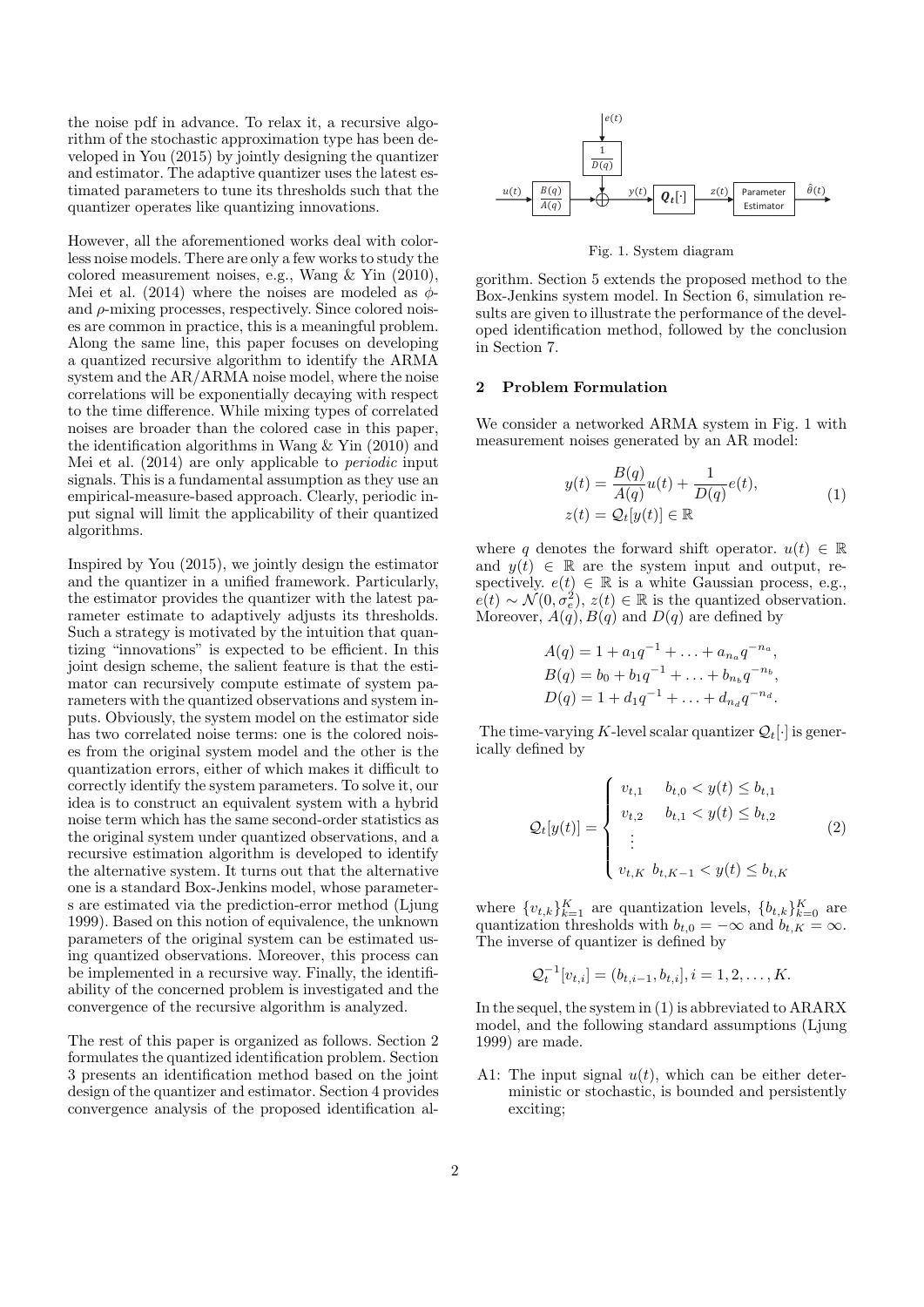- A2:  $B(q)$  and  $A(q)$  are coprime, and the transfer function  $B(q)/A(q)$  is stable;
- A3: The transfer function of the noise term  $1/D(q)$  is stable.

In order to focus on the essence of quantizer design, the orders of system in (1) are assumed to be known. Otherwise, we can use a high-order ARX model for approximation, and subsequently reduce it to the structure of the system in (1) by using the model reduction techniques (Ljung 1999, Chapter 10).

Let  $Z_t = \{z(j) | j = 1, \ldots, t\}$  be a set consisting of *t* quantized observations.  $U_t$  and  $Y_t$  are sets of  $t$  precise input and output samples, respectively. Collect the system parameter vector by

$$
\theta = [a_1, \dots, a_{n_a}, b_0, \dots, b_{n_b}, d_1, \dots, d_{n_d}]^T
$$

with the superscript  $T$  denoting the vector transpose. Let *E* be a mathematical expectation operator. Denote  $\hat{y}(t|t-1, \theta) = E(y(t)|Y_{t-1}, U_{t-1}, \theta)$  the predictor (prediction model) for the system output at time *t*. Let  $\hat{\theta}_t$ denote an estimate of *θ* based on *t* available samples and *θ ∗* the true value of system parameters.

The problem of interest is to jointly design an adaptive quantizer and a recursive estimator for the parameter estimation of the ARARX model in (1).

# **3 Quantized identification of the ARARX model**

In this section, the quantizer and estimator will be jointly designed for identification task.

#### *3.1 Adaptive quantization scheme*

The quantized output is a discrete function which has non-zero values only at finite points. Denote  $\epsilon(t) = z(t)$  $y(t)$  the quantization error. Then, the system in  $(1)$  can be rewritten as

$$
z(t) = y(t) + \epsilon(t) = \frac{B(q)}{A(q)}u(t) + \frac{1}{D(q)}e(t) + \epsilon(t).
$$
 (3)

Clearly, the main difficulties in identifying the above system are threefold: (a) the quantization noise  $\epsilon(t)$  might be a colored noise with unknown statistical properties; (b) the noise  $e(t)$  and  $\epsilon(t)$  are correlated; (c) A nontrivial  $D(q)$  renders the existing quantized algorithms inapplicable. If  $D(q) = 1$ , it reduces to the model in Marelli et al. (2013).

Obviously, the whiteness of  $\epsilon(t)$  will substantially facilitate the design of the identification algorithm. To the

best of our knowledge, two types of quantizers are workable: (a) Uniform quantizer with an appropriate dither (Widrow & Kollar 2008); (b) Predictive quantizer (Gersho & Gray 1991, You 2015). The first approach is timeinvariant and easy to implement but at the expense of infinite quantization levels. It does not make sense for the moderate rate (say one or two-bit). In the simulation, the identification performance of dither quantization will be illustrated.

The second approach is time-varying which shifts along with the prediction  $\hat{y}(t|t-1, \hat{\theta}_{t-1})$  and yields the quantized output

$$
z(t) = Q_t[y(t)]
$$
  
=  $\hat{y}(t|t-1, \hat{\theta}_{t-1}) + Q[y(t) - \hat{y}(t|t-1, \hat{\theta}_{t-1})],$  (4)

where *Q*[*·*] is a finite-level Lloyd-Max quantizer (Max 1960). It is noteworthy that from the system diagram in Fig. 1 the quantizer can directly access the exact system outputs while the estimator cannot.

For the ARARX model in (1), the output prediction can be explicitly written as:

$$
\hat{y}(t|t-1, \hat{\theta}_{t-1}) = \frac{B(q, \hat{\theta}_{t-1})D(q, \hat{\theta}_{t-1})}{A(q, \hat{\theta}_{t-1})}u(t) + (1 - D(q, \hat{\theta}_{t-1}))y(t).
$$
\n(5)

Suppose that  $\hat{\theta}_t \to \theta^*$  as  $t \to \infty$ . By (4), we can write the quantization error as follows:

$$
\epsilon(t) = z(t) - y(t) \n= \hat{y}(t|t - 1, \hat{\theta}_{t-1}) - y(t) + \mathcal{Q}[y(t) - \hat{y}(t|t - 1, \hat{\theta}_{t-1})] \n\to \mathcal{Q}[e(t)] - e(t).
$$
\n(6)

Under this case, the quantized error is indeed a white noise as long as the estimated system parameters are sufficiently close to their true values.

#### *3.2 Recursive estimation method*

In this subsection, we develop a quantized algorithm for the estimator in Fig. 1. To achieve this goal, an equivalent system having the same second-order statistics as (3) is provided, based on which a recursive estimation algorithm can be designed. To the best of our knowledge, this idea has never been exploited in the literature on quantized identification.

#### *3.2.1 Second-order statistics equivalent model*

The second term on the right-hand side of (3) is a colored noise, which is also correlated with the quantization error  $\epsilon(t)$ . Therefore, using traditional methods by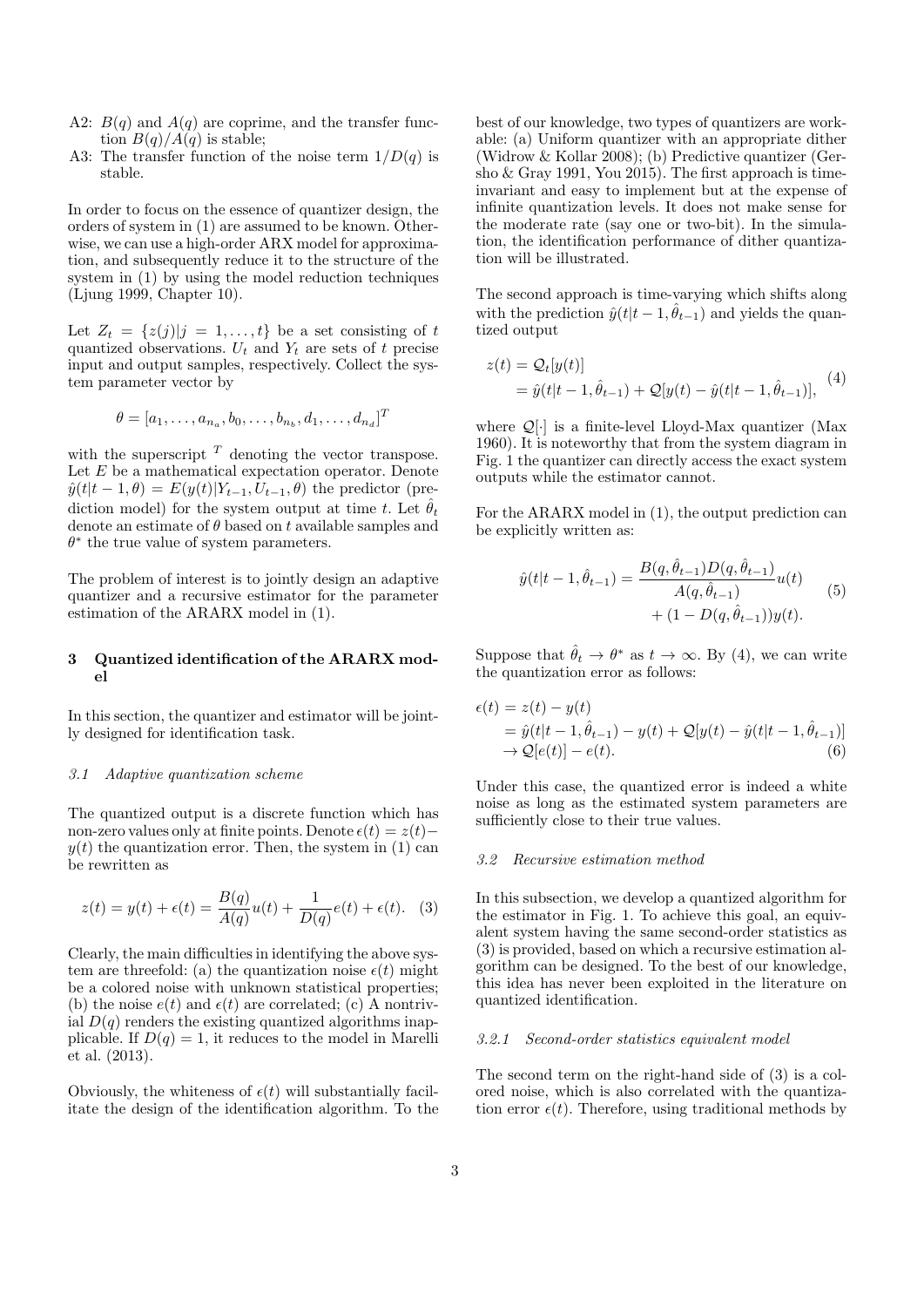ignoring the quantization error may not be able to obtain unbiased estimates. To this end, we construct an alternative model with the same second-order statistics as that in  $(1)$ :

$$
z(t) = \frac{B(q)}{A(q)}u(t) + \frac{C(q)}{D(q)}\eta(t),\tag{7}
$$

where  $\eta(t)$  is a white noise with mean zero and variance  $\sigma_{\eta}^2$ , and  $C(q) = 1 + c_1 q^{-1} + \ldots + c_{n_c} q^{-n_c}$  satisfies the following equation:

$$
\sigma_{\eta}^{2} C(q) C(q^{-1}) = \sigma_{e}^{2} + \rho \sigma_{e} \sigma_{\epsilon} D(q) + \rho \sigma_{e} \sigma_{\epsilon} D(q^{-1}) + \sigma_{\epsilon}^{2} D(q) D(q^{-1}), \tag{8}
$$

where the unknown correlation coefficient is conceptually given by

$$
\rho = \frac{\text{cov}(e(t), \epsilon(t))}{\sigma_e \sigma_{\epsilon}} \tag{9}
$$

and  $\sigma_{\epsilon}^2$  is the variance of the quantization error. Note that the identification algorithm to be given later does not require the *known* coefficient  $\rho$ . That is, it does not cause any problem even we do not know *ρ*.

The above also implies that  $C(q)\eta(t)$  has the same spectrum as that of  $e(t) + D(q)\epsilon(t)$ . As the alternative system in (7) is a standard Box-Jenkins model, its parameters can be estimated using the prediction-error method (Ljung 1999). Moreover, both models share the same system parameters  $\{A(q), B(q), D(q)\}$ , and the secondorder statistics. This motivates to use the estimated parameters  $\{A(q), B(q), D(q)\}\$ in (7) to the quantizer so that it adaptively adjusts its thresholds. Specifically, we use the quantized observation  $z(t)$  from  $(1)$  to identify unknown parameters in (7) where we deliberately assume that  $z(t)$  is generated from the model in (7). The estimated parameters of  $\{A(q), B(q), D(q)\}$  are then used to construct a predictor  $\hat{y}(t+1|t, \hat{\theta}_t)$ , based on which a new quantized observation  $z(t+1)$  is produced by using (4). Repeat the above process, the unknown parameters in (1) are identified. The remaining problem is how to identify (7) recursively by using  $z(t)$ .

#### *3.2.2 Recursive estimation algorithm*

As shown in Fig. 1, the estimator has to be updated once a new quantized sample is available. Hence, it is necessary to develop a recursive identification algorithm. We use  $\vartheta$  to represent the parameter vector containing the coefficients of  $A(q), B(q), C(q)$  and  $D(q)$ . Note that the parameter vector  $\theta$  is contained in  $\vartheta$ . The predictionerror criterion for estimation can be written as

$$
\hat{\vartheta}_t = \arg \min_{\vartheta} V_t(Z_t, \vartheta), V_t(Z_t, \vartheta) = \frac{1}{t} \sum_{j=1}^t \frac{1}{2} (z(j) - \hat{z}(j|j-1, \vartheta))^2, \tag{10}
$$

where the predictor  $\hat{z}(t|t-1, \vartheta)$  is defined by

$$
\hat{z}(t|t-1,\vartheta) = \frac{D(q)B(q)}{C(q)A(q)}u(t) + \left(1 - \frac{D(q)}{C(q)}\right)z(t). \tag{11}
$$

A recursive algorithm to resolve the above optimization problem is obtained as follows (Ljung 1999):

$$
\hat{\vartheta}_{t} = \hat{\vartheta}_{t-1} + \mu_{t} R^{-1}(t, \hat{\vartheta}_{t-1}) \psi(t, \hat{\vartheta}_{t-1}) \n\times (z(t) - \hat{z}(t|t-1, \hat{\vartheta}_{t-1})) \n:= \hat{\vartheta}_{t-1} + \mu_{t} d_{t-1},
$$
\n(12)  
\n
$$
R(t, \hat{\vartheta}_{t-1}) = \frac{1}{t} \sum_{j=1}^{t} \psi(j, \hat{\vartheta}_{j-1}) \psi^{T}(j, \hat{\vartheta}_{j-1})
$$

where  $R(t, \hat{\vartheta}_{t-1})$  is an approximated Hessian matrix of  $(10)$ ,  $\mu_t$  is an appropriate stepsize, and  $\psi(t, \vartheta)$  is the firstorder derivative of  $\hat{z}(t|t-1, \vartheta)$  with respect to  $\vartheta$ . The stepsize  $\mu_t$  can be chosen by the backtracking line search method (Boyd & Vandenberghe 2004). In particular, let  $\alpha = 0.01$  and  $\beta = 0.1$ . Starting from an initial value  $\mu_t = 1$ , while

$$
V_t(Z_t, \hat{\vartheta}_{t-1} + \mu_t d_{t-1}) > V_t(Z_t, \hat{\vartheta}_{t-1}) + \alpha \mu_t d_{t-1}^T \cdot \Delta V_t(Z_t, \hat{\vartheta}_{t-1})
$$
(13)

the stepsize is updated by using  $\mu_t \leftarrow \beta \mu_t$ . The gradient of  $\Delta V_t(Z_t, \hat{\vartheta}_{t-1})$  is given by

$$
\Delta V_t(Z_t, \hat{\vartheta}_{t-1}) = \psi(t, \hat{\vartheta}_{t-1})(z(t) - \hat{z}(t|t-1, \hat{\vartheta}_{t-1})).
$$

A nice property of the recursive algorithm is that it does not require to know the coefficient in (9). In addition, the derivative of  $\hat{z}(t|t-1, \vartheta)$  can be easily computed in Lemma 1 below. It should be careful that the recursive estimation in (12) has to start from an appropriate time step due to the fact that the estimated Hessian matrix  $R(t, \hat{\vartheta}_{t-1})$  with a small size of observation samples is likely to be rank deficient. Overall, there is no difficulty in implementing the algorithm.

**Lemma 1** *The first-order derivative of the predictor*  $\hat{z}(t|t-1, \vartheta)$  *with respect to*  $\vartheta$  *is computed by* 

$$
\psi(t,\vartheta) = \frac{\partial \hat{z}(t|t-1,\vartheta)}{\partial \vartheta}
$$
  
\n
$$
= \left[ -q^{-1} \Gamma_{n_a-1} \left( \frac{D(q)B(q)}{A^2(q)C(q)} u(t) \right), \Gamma_{n_b} \frac{D(q)u(t)}{A(q)C(q)}, \right.
$$
  
\n
$$
q^{-1} \Gamma_{n_c-1} \frac{D(q) (A(q)z(t) - B(q)u(t))}{A(q)C^2(q)},
$$
  
\n
$$
q^{-1} \Gamma_{n_d-1} \frac{B(q)u(t) - A(q)z(t)}{A(q)C(q)} \right]^T,
$$

*where*  $\Gamma_n = \left[1 \ q^{-1} \ \ldots \ q^{-n}\right]^T$ .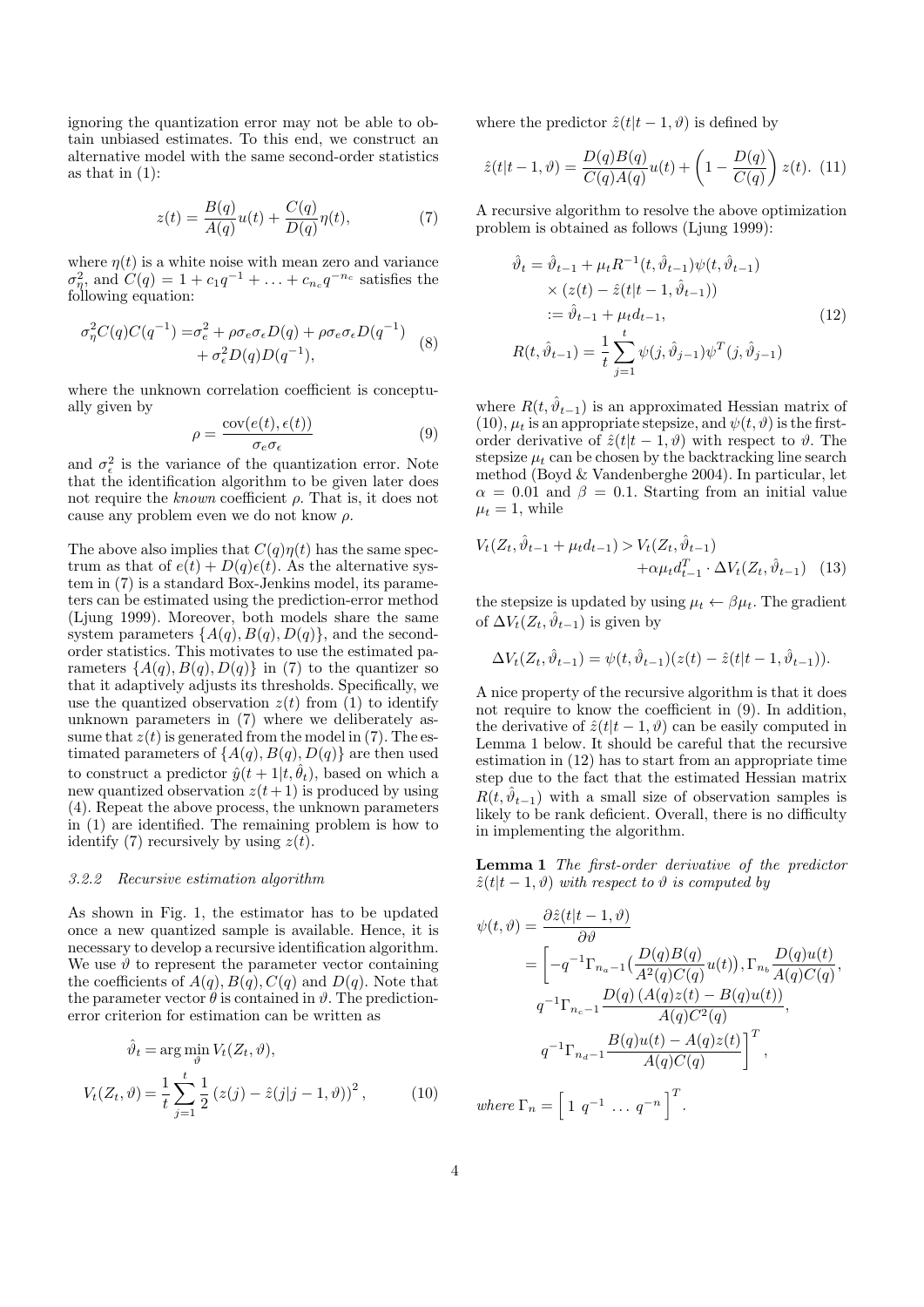**PROOF.** It is straightforwardly derived based on the definition of the first-order derivative of the prediction function  $\hat{z}(t|t-1, \vartheta)$  with respect to  $\vartheta$ , i.e,

$$
\psi(t,\vartheta) = \left[\frac{\partial}{\partial a_1} \cdots \frac{\partial}{\partial a_{n_a}} \frac{\partial}{\partial b_0} \cdots \frac{\partial}{\partial b_{n_b}} \frac{\partial}{\partial c_1} \cdots \frac{\partial}{\partial d_{n_d}}\right]^T
$$
  
\n
$$
\times \hat{z}(t|t-1,\vartheta), \text{ where}
$$
  
\n
$$
\frac{\partial \hat{z}(t|t-1,\vartheta)}{\partial a_k} = -q^{-k} \left(\frac{D(q)B(q)}{A^2(q)C(q)}u(t)\right),
$$
  
\n
$$
\frac{\partial \hat{z}(t|t-1,\vartheta)}{\partial b_k} = q^{-k} \frac{D(q)u(t)}{A(q)C(q)},
$$
  
\n
$$
\frac{\partial \hat{z}(t|t-1,\vartheta)}{\partial c_k} = q^{-k} \frac{D(q) (A(q)z(t) - B(q)u(t))}{A(q)C^2(q)},
$$
  
\n
$$
\frac{\partial \hat{z}(t|t-1,\vartheta)}{\partial d_k} = q^{-k} \frac{B(q)u(t) - A(q)z(t)}{A(q)C(q)}.
$$

This can easily complete the proof.

Let  $\mathcal{D}_{\mathcal{M}}$  be a compact region containing the true parameter vector  $\vartheta^*$  and the prediction model (11) be stable for all  $\hat{\vartheta}_N \in \mathcal{D}_M$ . To improve convergence, the updated estimator is further projected back to the region *D<sup>M</sup>* per iteration, i.e.,  $\hat{\vartheta}_t = \Pi_{\mathcal{D}_\mathcal{M}}(\hat{\vartheta}_t)$  where  $\Pi_{\mathcal{D}_\mathcal{M}}(\cdot)$  is a Euclidean projector, and  $\hat{\vartheta}_t$  in the right hand side is computed from (12) with a slight abuse of notation. Note that the existence of such a compact region  $\mathcal{D}_M$  is common in the literature (Ljung 1999), and can be obtained by inspecting the specific identification task.

# *3.3 Summary of the identification algorithm*

In summary, the quantized identification algorithm is given in Algorithm 1.

**Algorithm 1** (a) *Give any initial conditions*  $\hat{\theta}_0$  *and*  $\hat{\vartheta}_0$ *. Set*  $t = 1$ *.* 

- (b) *Generate the quantized observation*  $z(t)$  *by* (4)-(5).
- (c) *Update*  $\hat{\vartheta}_t$  *as in (12) by using*  $z(t)$ *.*
- (d) *Update*  $\hat{\theta}_t$  *by extracting the estimated coefficients of*  $A(q), B(q)$  and  $D(q)$  from  $\hat{\vartheta}_t$ .
- (e)  $t \leftarrow t + 1$  *and go to (b)*.

**Remark 1** *Strictly speaking, the alternative system in (7) cannot completely characterize (3). The main difference lies in the fact that*  $C(q)\eta(t)$  *may not be adequate to capture the possible temporal correlations of the quantization noise*  $\epsilon(t)$ *. If the estimate is far from the true*  $parameter vector  $\theta^*$ , it is conceivably impossible to cor$ *rectly obtain the statistics of*  $\epsilon(t)$ *. However, if the estimate is close to the true parameter vector*  $\theta^*$ , *it follows from (6) that the quantization noise*  $\epsilon(t)$  *becomes a white noise. Then, both the alternative model (7) and the original model (3) are statistically equivalent. This implies*

*that the above identification algorithm is also accurate for model (3). From this perspective, the quantized algorithm is an approximate version of the original model (3). Nonetheless, we perform quite a few simulations, and the results suggest that the identification algorithm with quantized observations always works well for the system (3) once the system (7) is identifiable. To this end, we shall study the identifiability of the system in (7) in the next section.*

#### **4 Identifiability and convergence analysis**

The new idea for dealing with colored noises depends heavily on the alternative model (7). Thus, it is essential to examine its identifiability under quantized observations, which is shown in the following lemma.

**Lemma 2** *Suppose that Assumptions A2-A3 hold and that*  $C(q)$  *and*  $D(q)$  *satisfy (8). Then, the alternative system model in (7) is always identifiable.*

**PROOF.** By Assumption A2, it is clear that  $B(q)/A(q)$ is irreducible. From the spectrum equivalency equation  $(8)$ ,  $C(q)$  and  $D(q)$  have no common zeros. In addition, the orders of  $A(q), B(q), C(q)$  and  $D(q)$  are known exactly. By Theorem 4.1 of Ljung (1999), we conclude that the system in (7) is identifiable.

Clearly, the optimization problem in (10) with respect to the parameter vector  $\vartheta$  is non-convex (Verhaegen  $\&$ Verdult 2007). Thus, the developed recursive estimator can only converge to a local optimal solution. However, the global optimal solution of the quantized identification problem has the following properties.

**Proposition 3** *Under Assumptions A1-A3 and*

$$
P = \lim_{t \to \infty} \frac{1}{t} \sum_{j=1}^{t} E\left[\psi(j, \vartheta^*) \psi^T(j, \vartheta^*)\right].
$$

*Consider the alternative system model in (7). If*  $\hat{\vartheta}_t$  *is an optimizer of (10), it holds that*

- 
- (a)  $\hat{\vartheta}_t \to \vartheta^*$  as  $t \to \infty$  with probability one.<br>
(b)  $\sqrt{t} \cdot (\hat{\vartheta}_t \vartheta^*) \xrightarrow{in \; dist.} \mathcal{N}(0, \sigma_{\eta}^2 \cdot P^{-1})$  as  $t \to \infty$ , *where in dist. −−−−→ means the convergence in distribution and*  $\sigma_{\eta}$  *is the variance of*  $\eta(t)$  *in (8).*

**PROOF.** It can be straightforwardly obtained by following Theorem 9.1 of Ljung (1999), and the details are omitted.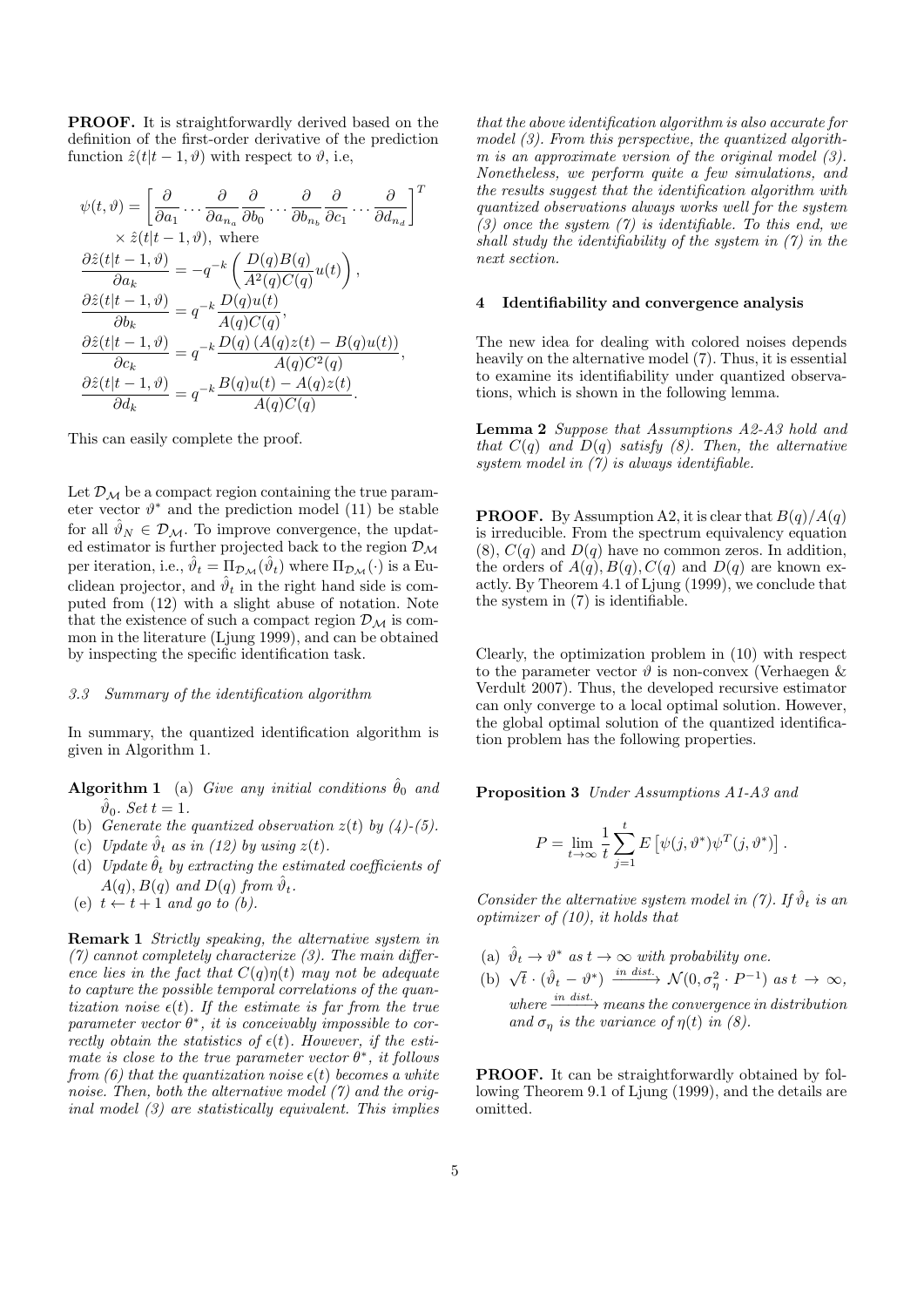By Proposition 3, the CRLB for the estimation of  $\vartheta$  is  $\sigma_{\eta}^2 P^{-1}$ . As  $\psi(t, \vartheta^*)$  is expressed in terms of  $z(t)$ ,  $P^{-1}$  is a matrix having complicated relations with  $\sigma_{\eta}^2$ . Therefore, it is difficult to explicitly show the dependence of the CRLB on  $\sigma_{\eta}^2$ .

Next, we show the quantization effects on the value of  $\sigma_{\eta}^2$ . Suppose that *Q*[*·*] is a fixed-level Lloyd-Max quantizer (Max 1960). Let  $\zeta(t) = \mathcal{Q}[e(t)]$  and  $\epsilon(t) = \zeta(t) - e(t)$ . Then, it has the following properties:

$$
E(\zeta(t)\epsilon(t)) = 0,
$$
  
\n
$$
E(e^{2}(t)) = E(\zeta^{2}(t)) + E(e^{2}(t)),
$$
  
\n
$$
cov(e(t), \epsilon(t)) = -E(e^{2}(t)).
$$

Inserting cov  $(e(t), e(t))$  into (8) yields  $\sigma_{\eta}^2 C(q) C(q^{-1}) =$  $\sigma_e^2 - \sigma_\epsilon^2 D(q) - \sigma_\epsilon^2 D(q^{-1}) + \sigma_\epsilon^2 D(q)D(q^{-1})$ . This implies that

$$
\sigma_{\eta}^{2} = \frac{\sigma_{e}^{2} - (2 - ||\mathbf{d}||^{2})\sigma_{\epsilon}^{2}}{||\mathbf{c}||^{2}},
$$
(14)

where  $c = [1, c_1, \ldots, c_{n_c}]'$  and  $c = [1, d_1, \ldots, d_{n_d}]'$ .

By (14), it is clear that when  $||\mathbf{d}||^2 > 2$ , the value of  $\sigma_{\eta}^2$ increases along with with  $\sigma_{\epsilon}^2$ . It implies that  $\sigma_{\eta}^2$  will be larger when the number of quantization levels becomes fewer. If  $\|\mathbf{d}\|^2 < 2$ , the value of  $\sigma_\eta^2$  will be smaller as the number of quantization levels becomes fewer. This is an interesting phenomenon since it suggests that the measurement noise in the alternative model might not be proportional to the number of quantization levels.

As shown in (4), the quantizer plays two roles: one is to compute the predicted output  $\hat{y}(t|t-1, \hat{\theta}_{t-1})$ , and the other is to send the estimator the quantized observation. In practice, the quantizer can access the exact system output  $y(t)$ , it is reasonable to assume that quantizer has the knowledge of the exact predictor as shown in (5). As shown in equations (4) and (6), when  $\hat{\theta}_t \to \theta^*$ , it has that

$$
z(t) = \hat{y}(t|t-1, \hat{\theta}_{t-1}) + \mathcal{Q}\left[y(t) - \hat{y}(t|t-1, \hat{\theta}_{t-1})\right] \tag{15}
$$

$$
\rightarrow \hat{y}(t|t-1, \theta^*) - e(t) + \mathcal{Q}[e(t)].
$$

In the above, since  $e(t)$  is a white noise, the quantization error  $\mathcal{Q}[e(t)] - e(t)$  is generically a white noise (Godoy et al. 2011). When  $-e(t) + \mathcal{Q}[e(t)]$  is a white noise and under Assumptions A1-A3, it can be verified that the true parameter vector  $\theta^*$  is indeed the unique solution for the identification of (15) or (1). The developed identification algorithm summarized in Subsection 3.3 provides a recursive estimation approach for the integrated model (15). At time step *t*, substituting the expressions of  $z(t)$  in (4) and  $\hat{z}(t|t-1, \vartheta)$  in (11), the parameter update in (12) can be rewritten as

$$
\hat{\vartheta}_{t} = \hat{\vartheta}_{t-1} + \mu_{t} \Psi(t, \hat{\vartheta}_{t-1}) \left( \frac{D(q, \hat{\vartheta}_{t-1})}{C(q, \hat{\vartheta}_{t-1})} \hat{y}(t | t-1, \hat{\vartheta}_{t-1}) + \frac{D(q, \hat{\vartheta}_{t-1})}{C(q, \hat{\vartheta}_{t-1})} \mathcal{Q}[y(t) - \hat{y}(t | t-1, \hat{\vartheta}_{r-1})] - \frac{D(q, \hat{\vartheta}_{t-1}) B(q, \hat{\vartheta}_{t-1})}{C(q, \hat{\vartheta}_{t-1}) A(q, \hat{\vartheta}_{t-1})} u(t) \right),
$$
\n(16)

where  $\Psi(t, \hat{\vartheta}_{t-1}) = R^{-1}(t, \hat{\vartheta}_{t-1})\psi(t, \hat{\vartheta}_{t-1})$ . Suppose that  $D(q) = 1$ . It follows from (8) that  $C(q) = 1$ . Then, (16) can be simplified as

$$
\hat{\vartheta}_t = \hat{\vartheta}_{t-1} + \mu_t \Psi(t, \hat{\vartheta}_{t-1}) \mathcal{Q}[y(t) - \hat{y}(t|t-1, \hat{\vartheta}_{t-1})], \tag{17}
$$

where  $\Psi(t, \hat{\vartheta}_{t-1})$  depends on  $U_{t-1}$  rather than  $Z_{t-1}$  or  $Y_{t-1}$ . It is remarked that the above parameter update performs like a quantized LMS algorithm (Bermudez & Bershad 1996) or a recursive estimator of stochastic approximation type (You 2015). Thus, the recursive algorithm in this paper can be adapted for identifying the FIR model in You (2015) and the ARMA model in Marelli et al. (2013).

# **5 Identification of the Box-Jenkins model**

The striking feature of the proposed algorithm is that we can easily generalize it to identify the Box-Jenkins model using quantized observations

$$
y(t) = \frac{B(q)}{A(q)}u(t) + \frac{F(q)}{D(q)}e(t)
$$
  
\n
$$
z(t) = Q_t[y(t)].
$$
\n(18)

Under the predictive quantization scheme and denoting the quantization error as  $\epsilon(t) = z(t) - y(t)$ , we obtain

$$
z(t) = \frac{B(q)}{A(q)}u(t) + \frac{F(q)}{D(q)}e(t) + \epsilon(t).
$$
 (19)

The equivalent system model having the same secondorder statistics is written as

$$
z(t) = \frac{B(q)}{A(q)}u(t) + \frac{C(q)}{D(q)}\eta(t)
$$
\n
$$
(20)
$$

where  $n(t)$  is a white noise and

$$
C(q) = 1 + c_1 q^{-1} + \ldots + c_{n_c} q^{-n_c}
$$

satisfies the following equation

$$
\sigma_{\eta}^{2}C(q)C(q^{-1}) = \sigma_{e}^{2}F(q)F(q^{-1}) + \rho\sigma_{e}\sigma_{\epsilon}F(q)D(q^{-1})
$$

$$
+ \rho\sigma_{e}\sigma_{\epsilon}F(q^{-1})D(q) + \sigma_{e}^{2}D(q)D(q^{-1})
$$
(21)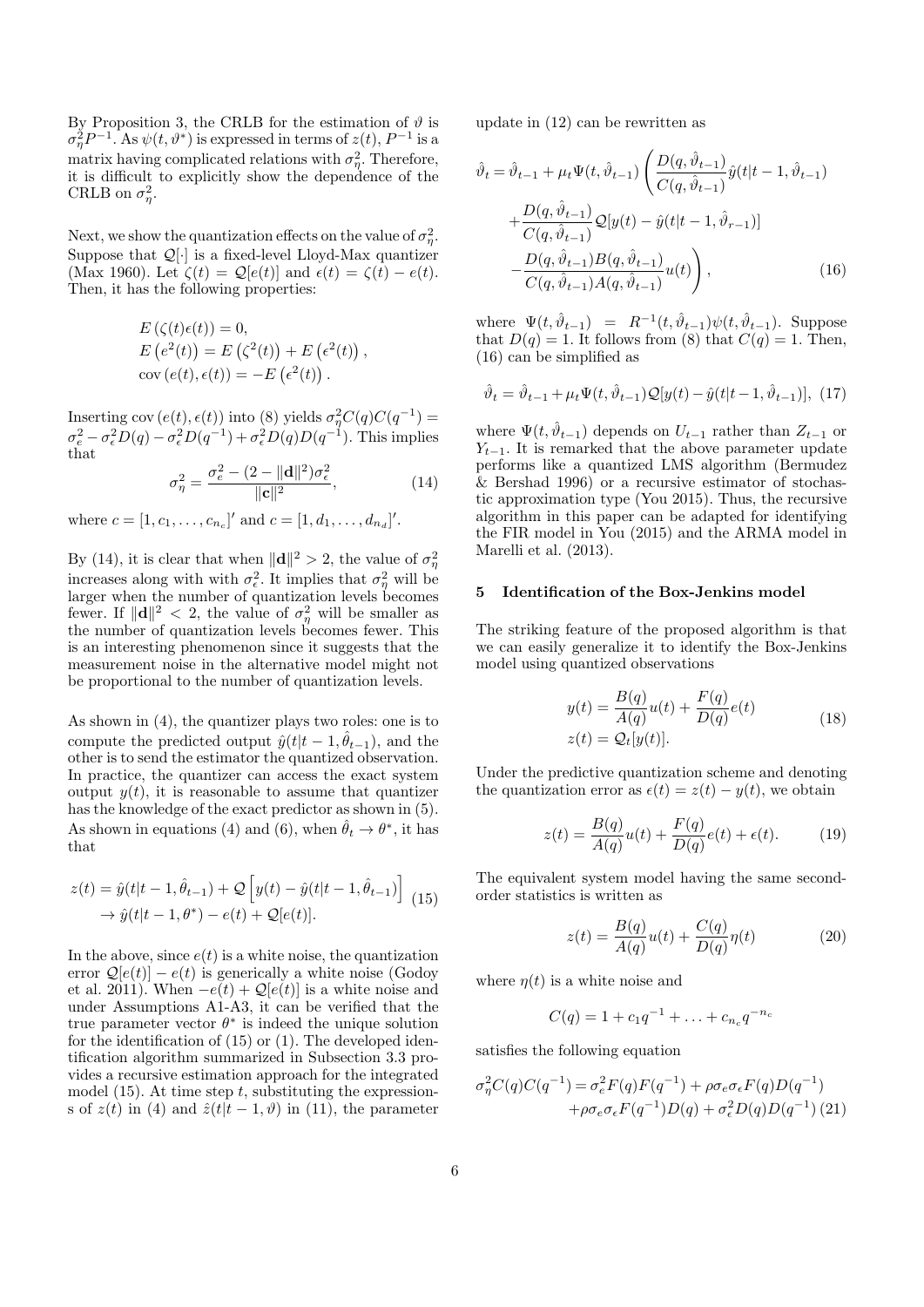with  $\rho$  being defined in (9).

Let  $\phi_t$  be the parameter vector of the Box-Jenkins model at time *t*. The associated output prediction is

$$
\hat{y}(t+1|t,\phi_t) = \frac{D(q,\phi_t)B(q,\phi_t)}{F(q,\phi_t)A(q,\phi_t)}u(t+1) + \frac{F(q,\phi_t) - D(q,\phi_t)}{F(q,\phi_t)}y(t+1),
$$

and the quantized observation is generated by

$$
z(t+1) = \hat{y}(t+1|t, \phi_t) + \mathcal{Q}[y(t+1) - \hat{y}(t+1|t, \phi_t)].
$$

For the ARARX system, only  $A(q)$ ,  $B(q)$  and  $D(q)$  are to be estimated. However, for the Box-Jenkins model, we have to compute  $F(q)$  using the spectrum equivalency equation in (21) and send to the quantizer. The following lemma gives a sufficient condition for the unique solution of  $F(q)$ .

**Lemma 4** *Suppose that*  $A(q)$ *,*  $B(q)$ *,*  $C(q)$  *and*  $D(q)$  *in* (20) are available. Let  $\sigma_e^2$ ,  $\sigma_{\epsilon}^2$  and cov $(e(t)\epsilon(t))$  be known *as a priori knowledge. Then F*(*q*) *can be uniquely determined if*  $\sigma_e F(q) + \rho \sigma_{\epsilon} D(q)$  *is a minimum-phase function, i.e. the amplitudes of its roots are less than one.*

**PROOF.** Equation (21) can be recast as

$$
\sigma_{\eta}^2 C(q) C(q^{-1}) = [\sigma_e F(q) + \rho \sigma_{\epsilon} D(q)][\sigma_e F(q^{-1}) \qquad (22)
$$

$$
+ \rho \sigma_{\epsilon} D(q^{-1})] + (1 - \rho^2) \sigma_{\epsilon}^2 D(q) D(q^{-1}).
$$

In addition, the variance of  $\eta(t)$  can be unbiasedly estimated by Ljung (1999, Lemma II.1):

$$
\hat{\sigma}_{\eta}^{2} = \frac{1}{t - n_{\phi}} \sum_{j=1}^{t} \left( z(j) - \hat{z}(j|j-1, \hat{\phi}_{j-1}) \right)^{2} \tag{23}
$$

where  $n_{\phi}$  is the dimension of the parameter vector  $\phi$ . After identifying the system model in (20), the value of

$$
\sigma_{\eta}^{2} C(q) C(q^{-1}) - (1 - \rho^{2}) \sigma_{\epsilon}^{2} D(q) D(q^{-1})
$$

in (22) can be computed off-line. Since  $\sigma_e F(q) + \rho \sigma_{\epsilon} D(q)$ is minimum-phase, it can be uniquely obtained by minimum and maximum-phase factorization. As a result,  $F(q)$  is determined.

**Remark 2** *For the Box-Jenkins model, the joint-design of the adaptive quantizer and recursive estimator can be obtained as in the previous section. Assume that*  $F(q)/D(q)$  *is irreducible and minimum phase. By Lemma 4, the alternative system model (20) is identifiable.*

*Different from the identification of the ARARX model, the knowledge of*  $\sigma_e^2$ ,  $\sigma_{\epsilon}^2$  *and cov*  $(e(t)\epsilon(t))$  *here should be known in advance. For the system model in (18), if we set the system input to*  $u(t) = 0$  *for all times, then it becomes a blind system identification problem. Thus, the proposed identification algorithm can solve the quantized blind identification problem with the input being a white noise.*

## **6 Numerical simulation**

In this section, simulation examples are provided to illustrate the effectiveness of the quantized identification algorithm. The identification performance under different quantization schemes will be illustrated.

The input signal  $u(t)$  is generated by a truncated standard white Gaussian noise in the interval [*−*3*,* 3]. The noise  $e(t)$  is generated as a standard white Gaussian noise, which is uncorrelated with the input signal *u*(*t*). In this section, the recursive estimation starts from the 151st sample. To obtain its initial point, we collect the first 150 quantized samples by a zero-mean static Lloyd-Max quantizer, and calculate the minimizer of the prediction error criterion in (10).

The numerical simulations are based on the following ARARX model and the Box-Jenkins model

$$
y(t) = \frac{b_0 + b_1 q^{-1}}{1 + a_1 q^{-1} + a_2 q^{-2}} u(t) + \frac{1}{1 + d_1 q^{-1} + d_2 q^{-2}} e(t)
$$
  

$$
y(t) = \frac{b_0 + b_1 q^{-1}}{1 + a_1 q^{-1} + a_2 q^{-2}} u(t) + \frac{1 + f_1 q^{-1} + f_2 q^{-2}}{1 + d_1 q^{-1} + d_2 q^{-2}} e(t).
$$
(24)

The associated true system parameters are given in Table 1 which are identifiable by applying a two-bit Lloyd-Max quantizer. Implementing a two-bit Lloyd-Max quantizer, the values of  $\sigma_{\epsilon}^2$  and  $cov(e(t)\epsilon(t))$  can be computed off-line.

Table 1 Coefficients of the ARARX model and the Box-Jenkins model

| a <sub>1</sub> | a <sub>2</sub> | bο     |        |
|----------------|----------------|--------|--------|
| $-0.2000$      | 0.4421         | 0.7000 | 0.3000 |
| Т1             | Ť2             | $d_1$  | $d_2$  |
|                |                |        |        |

The mean square error (MSE) criterion is adopted to evaluate the identification performance:

$$
\text{MSE}_t = \frac{1}{T} \sum_{i=1}^T \|\hat{\theta}_t^{(i)} - \theta^*\|_2^2, \tag{25}
$$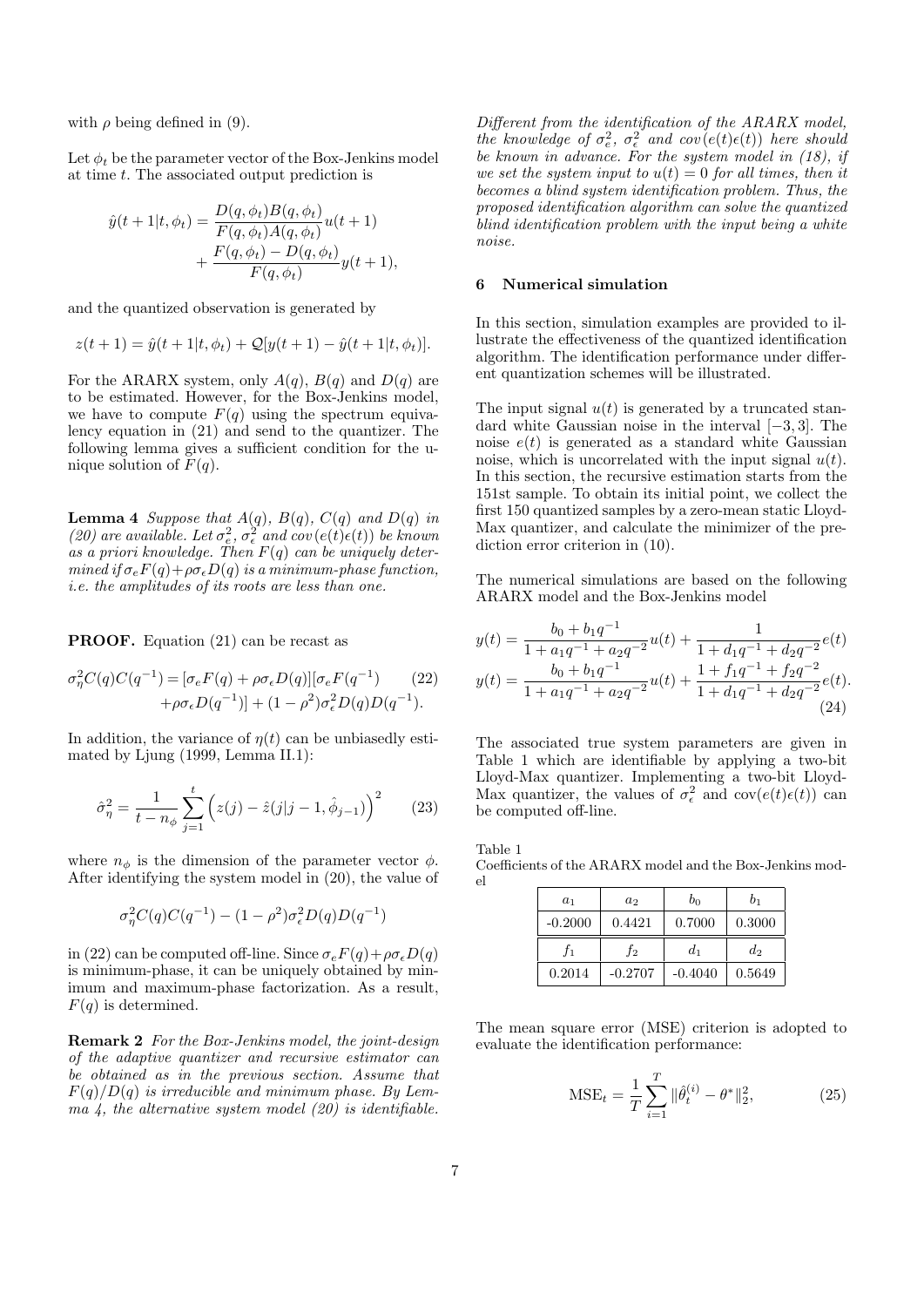where  $t$  is the time step,  $T$  denotes the number of Monte-Carlo runs, and  $\hat{\theta}_t^{(i)}$  is the *i*-th estimate of the system parameters at the time step *t*.

In Fig. 2, the estimated parameters of the ARARX model and the Box-Jenkins model are plotted at different time steps by one Monte-Carlo trial. It can be observed that the estimated parameters fluctuate around their true values and the deviations become smaller as the number of quantized samples increases. Fig. 3 shows the estimate of the parameters by averaging 300 Monte-Carlo trials at each time step. The averaged estimates are close to their true values when the time index is large, which provides an experimental validation that the proposed identification works well under a two-bit Lloyd-Max quantizer. In addition, we observe that the MSE curve of the Box-Jenkins model decays slower than that of the ARARX model. This is mainly caused by the estimation of  $F(q)$ . Since the estimation of  $F(q)$  is based on the estimated  $C(q)$  and  $D(q)$ , the associated estimation error of  $F(q)$  may be propagated and intensified from those of  $C(q)$  and  $D(q)$ .



Fig. 2. Top: one sample trial of the ARARX model identification; bottom: one sample trial of the Box-Jenkins model identification.

Next, we examine the identification performance of dif-



Fig. 3. Top: averaged identification result of the ARARX model; middle: averaged identification result of the Box– Jenkins model; bottom: MSE curves.

ferent quantization schemes based on the ARARX model in (24). Two alternative quantization schemes are adopted: a uniform quantizer with unit quantization interval and a two-bit static Lloyd-Max quantizer, and they all use the same identification algorithm which is developed in this paper. From Fig. 4, one can find that both the uniform quantizer and the adaptive quantizer can result in accurate estimates. For the uniform quantizer, it can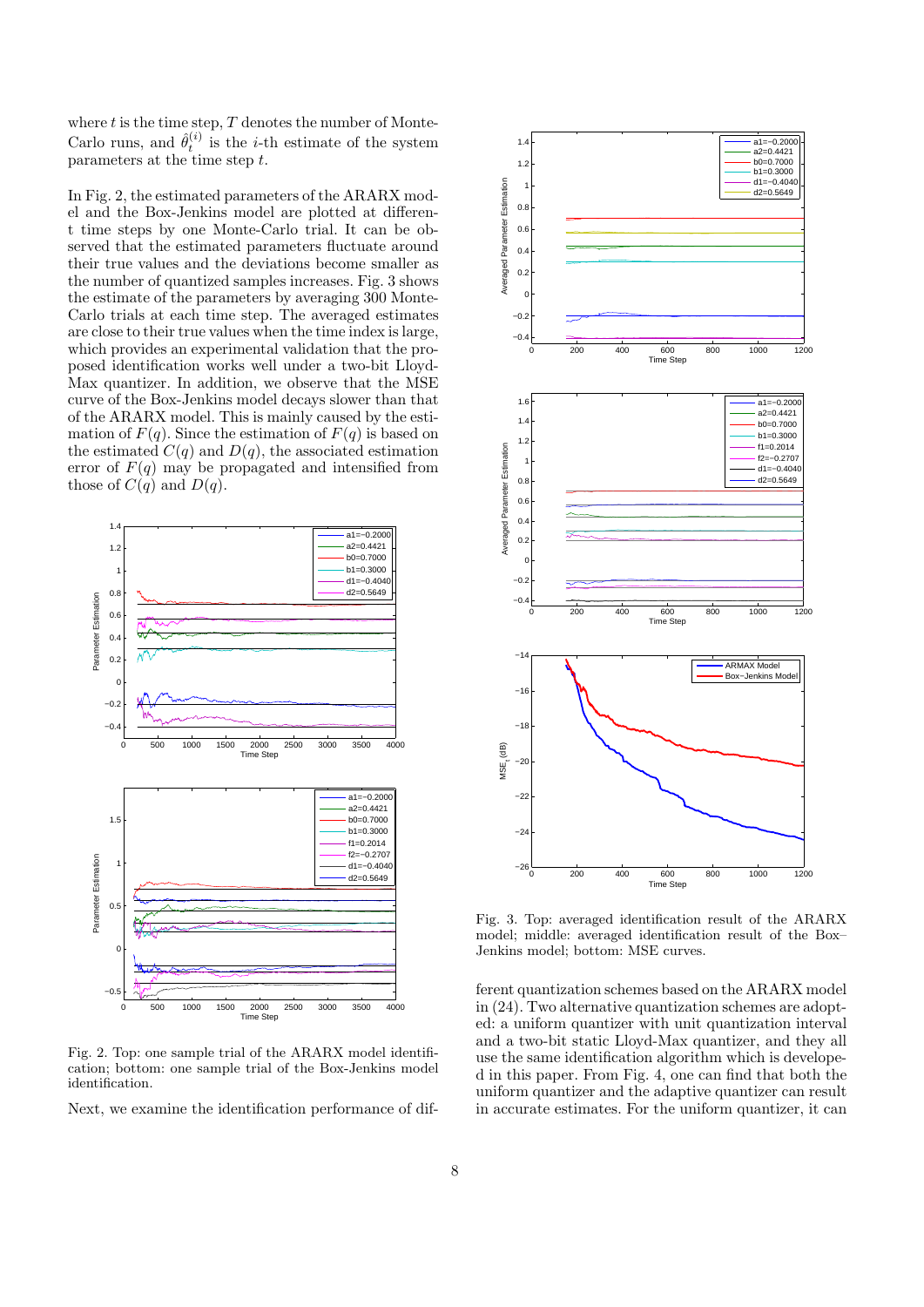be considered as a dithered quantizer since there already exists a white noise before quantization. However, the static Lloyd-Max quantizer leads to a biased estimation, which is caused by the fact that the quantization errors are temporally correlated. Moreover, Fig. 5 shows the identification performance of the adaptive Lloyd-Max quantizers with different numbers of quantization levels, where the convergence speed of the proposed identification algorithm is much faster when more quantization levels are involved. It is noteworthy that the MSE can better reflect the performance of the proposed identification algorithm. The MSE values at the first few iterations may not be reliable, which are caused by following facts: (a) the initial conditions are randomly chosen; (b) the sequences of step sizes for different sample trials are distinct; (c) the associated recursive algorithm may not produce satisfactory results under a small number observation samples.



Fig. 4. MSE associated with the adaptive Lloyd-Max quantizer, static Lloyd-Max quantizer and uniform quantizer.



Fig. 5. MSE associated with the Lloyd-Max quantizers with different numbers of quantization levels.

# **7 Conclusion**

In this paper, we have dealt with the quantized identification problems of the ARARX model and the Box-Jenkins model via jointly designing the quantizer and

estimator. The designed quantizer adaptively adjusts its quantization thresholds according to the latest estimate of the system parameters, which aims to provide the estimator the "innovation" of outputs. For the estimator, it recursively estimates the system parameters based on the quantized observations. Since the received observations at the estimator are contaminated by the quantization error and colored measurement noise, a secondorder statistics equivalent system model was constructed and identified. Simulation results show that the proposed method works well, even under one-bit quantized observations.

The connections between the existing adaptive quantized identification algorithms and the presented approach are discussed. It shows that the presented algorithm is a generalized version of quantized LMS algorithm or the recursive estimation of the stochastic approximation type. Thus, the presented algorithm can be applied for the identification of ARMA systems with white measurement noises. Moreover, when the concerned system model does not have the term involving the deterministic system input but the colored noise term, the associated quantized identification becomes a blind identification problem under quantized observations, which will be further investigated in our future work.

#### **Acknowledgements**

We are indebted to the associate editor and anonymous reviewers for their valuable comments and suggestions.

#### **References**

- Bermudez, J. & Bershad, N. (1996), 'Transient and tracking performance analysis of the quantized lms algorithm for time-varying system identification', *IEEE Transactions on Signal Processing* **44**(8), 1990–1997.
- Bolcskei, H. & Hlawatsch, F. (2001), 'Noise reduction in oversampled filter banks using predictive quantization', *IEEE Transactions on Information Theory* **47**(1), 155–172.
- Boyd, S. & Vandenberghe, L. (2004), *Convex Optimization*, Cambridge University Press.
- Eldar, Y. C. & Kutyniok, G. (2012), *Compressed Sensing: Theory and Applications*, Cambridge University Press.
- Fang, J. & Li, H. (2008), 'Distributed adaptive quantization for wireless sensor networks: From delta modulation to maximum likelihood', *IEEE Transactions on Signal Processing* **56**(10), 5246–5257.
- Geirhofer, S., Tong, L. & Sadler, B. (2006), 'Moment estimation and dithered quantization', *IEEE Signal Processing Letters* **13**(12), 752–755.
- Gersho, A. & Gray, R. M. (1991), *Vector Quantization and Signal Compression*, Kluwer Academic Publishers, USA.